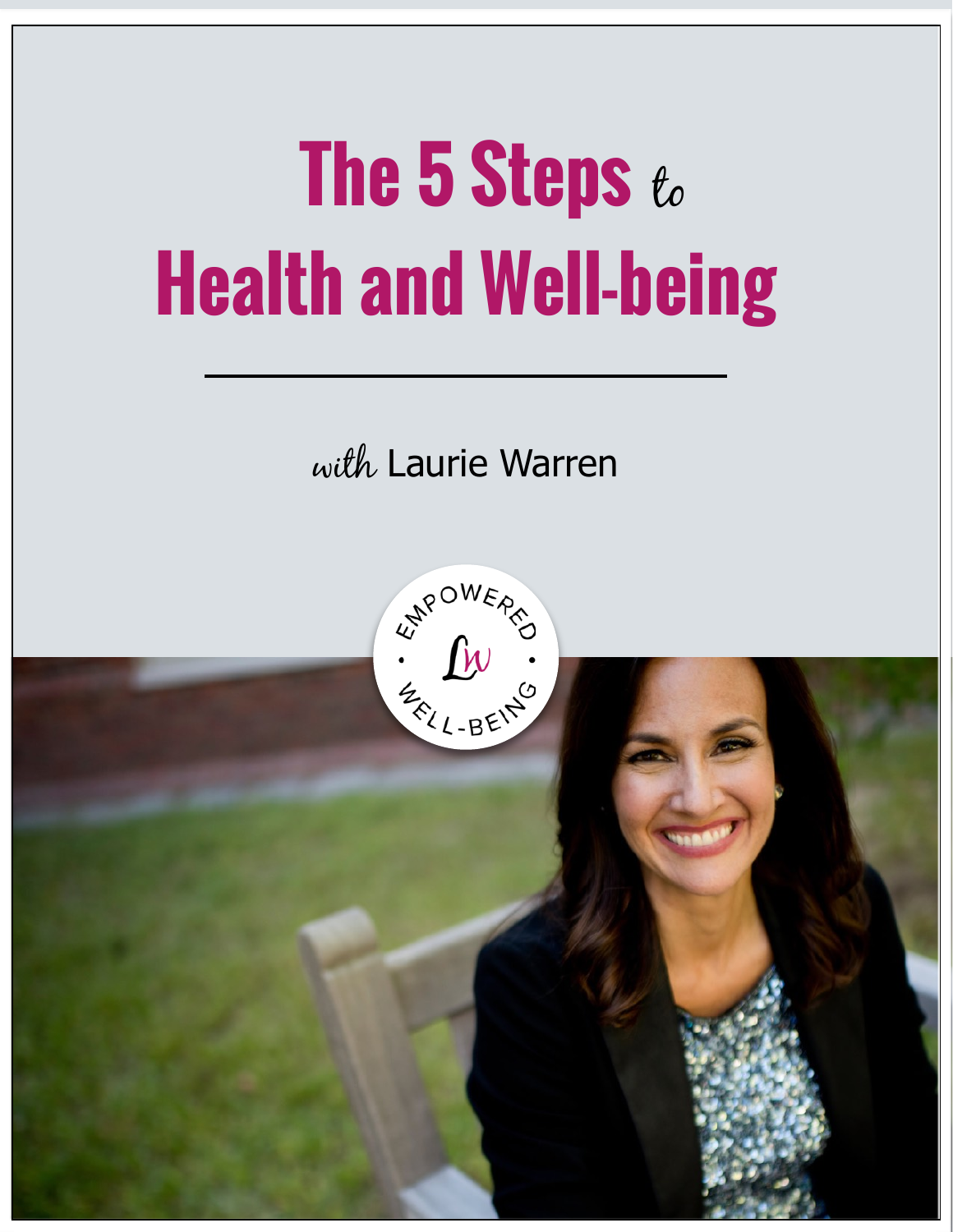## **Introduction**

Optimal health and well-being is a lifelong journey. Our body, mind, and emotions are in constant flux. Our connection to—and expression of—our spirit aspect can expand a little or a lot over a lifetime. With so much constantly in transition within us, feeling good isn't a "set it and forget it" state that we attain. Instead, it's a continual dance. Sometimes it's difficult and sometimes it's easy. Sometimes it requires a lot of our attention, resources and energy, and sometimes not much at all. The key is to keep our health and well-being at the forefront of our priorities and to be ready to engage in a new way when we have issues. To be curious about why a symptom or issue is cropping up, as opposed to ignoring it or suppressing it. We are best served by working with the body, instead of against it.

While we have learned a lot about ourselves over time—especially the last few centuries—there is still so much more that we don't understand than we do. For instance, we understand less than 3% of our DNA's function. Three percent! Again, we still have much to understand about what makes us tick. The great news is that the human organism is hard-wired for healing and is masterfully adaptive. All of the structures, systems, feedback loops, hormones and neurotransmitters in our body are all pre-programmed to continually seek balance. This means that we are best served by remaining open, curious and willing to adapt as we honor the body's wisdom and move toward better health.

With all this in mind, let's explore the five steps to health and well-being. These steps are generally sequential, but there can also be some overlap and circling back, where required. This 5-Step Empowered Well-Being Plan forms a supportive framework, with eleven key focus areas, to support and improve your health experience. You can remember these steps, when seeking out the right practitioner, by remembering the acronym DANCE.



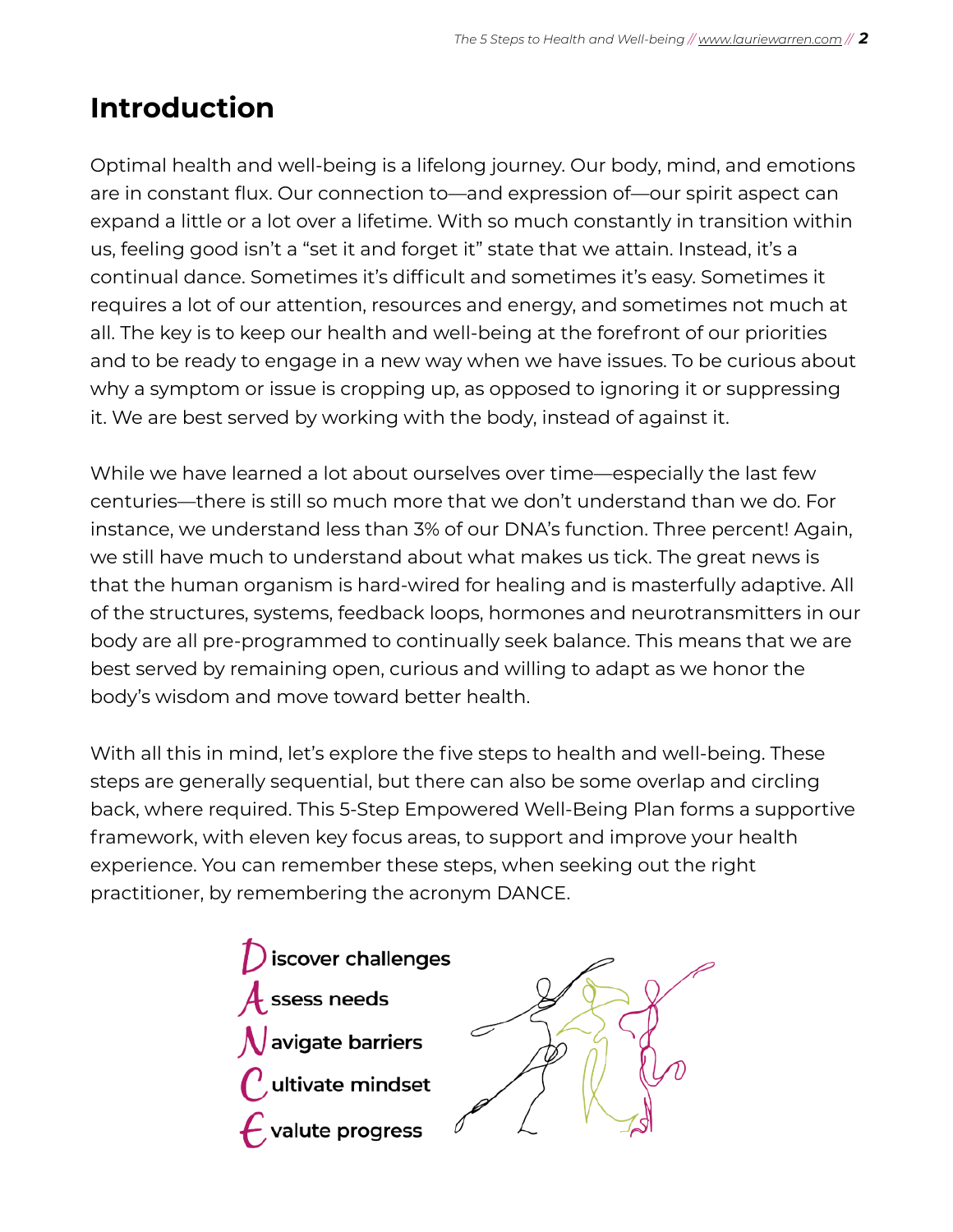#### *Establish a safe harbor*

This first focus area ideally begins during your initial contact with a practitioner. In order for you, the client, to engage with your challenges—such as weight gain, chronic illness or off-the-rails stress—you need to experience the clientpractitioner relationship as a supportive, non-judgemental space. A space where you can trust the practitioner and learn to more fully trust yourself—your body, your mental/emotional self and your spirit. If this client-practitioner safe harbor is provided and protected, it supports you in doing the work that must be done on your own behalf. With this safe harbor established and continually re-affirmed, your energy and focus is freed to fully engage in your quest for feeling better.

## **Step 1: Discover Challenges**

Any successful journey starts with understanding important issues, barriers and mental constructs that hold us back from living our best, most healthy life.

#### *Explore client experience*

What are you, the client, experiencing in relation to wellbeing? This is the fulcrum on which the entire process will turn—at the beginning of your client-practitioner relationship, and every step that follows. How you feel and what you're experiencing provide the stepping stones that guide you and your practitioner in following the thread of your healing journey.

*You need to experience the client-practitioner relationship as a supportive, nonjudgemental space.*

#### *Ensure client education*

Client education is the secret sauce in creating lasting change. You, the client, are more invested in expending effort on your own behalf when you understand WHY the effort matters. Education needs to commence at the start of the clientpractitioner relationship and continue throughout the journey. One of the key benefits of working with a skilled practitioner is becoming an educated and empowered steward of your own well-being, for life.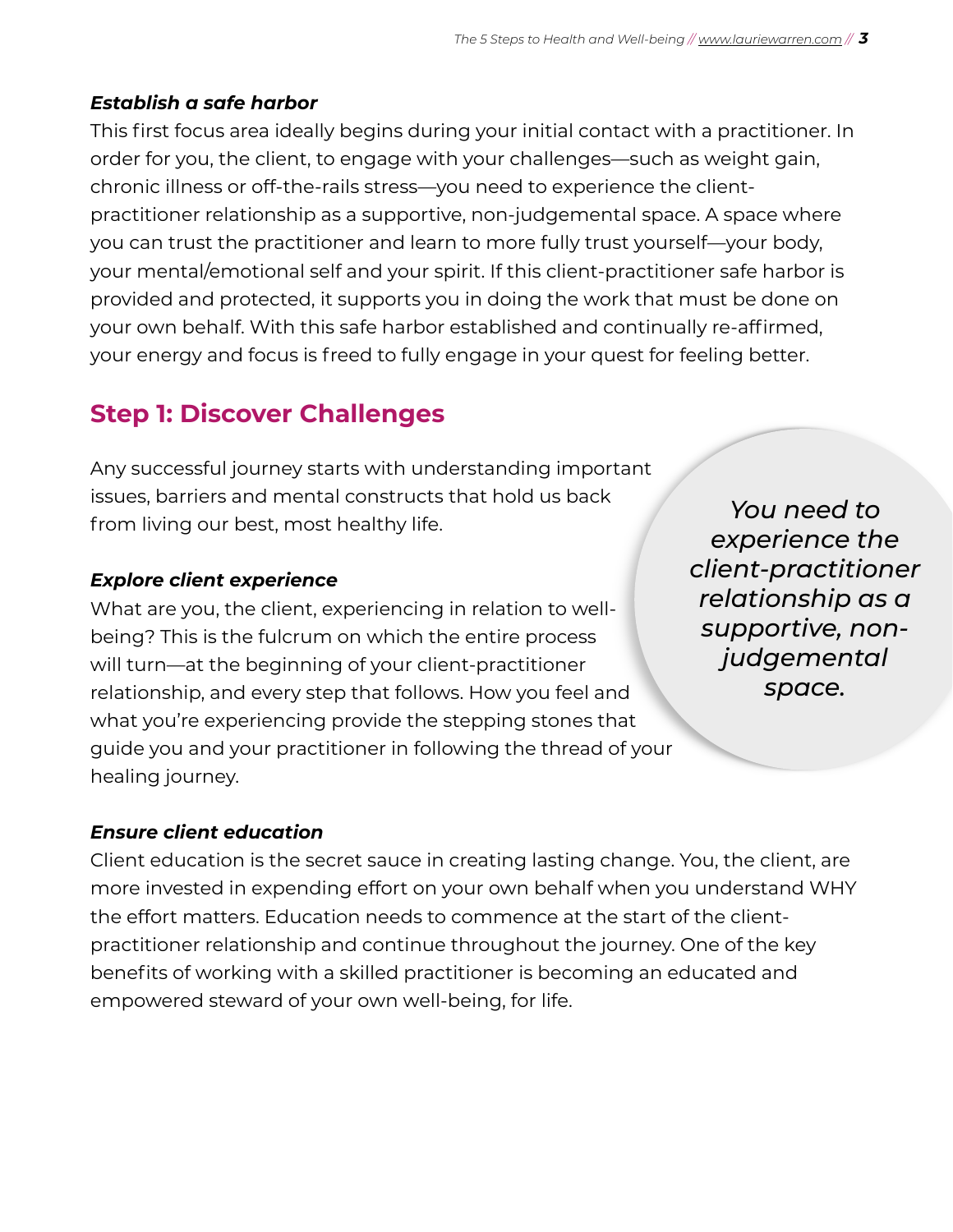## **Step 2: Assess Needs**

This step allows the practitioner to combine what was uncovered in Step 1 with key data points that will support the creation of a PLAN.

#### *Gather data*

Forms and questionnaires provide a deeper look into where imbalances may be. Includes inquiry—at a minimum—into symptoms, food intake and timing, medications, supplements, exercise, and hydration. Other important areas of focus are stress, stress management, tactical and mental barriers, and medical lab results. Functional medicine lab testing may also be deemed necessary.

#### *Create unique plan*

The client-practitioner engagement up to this point is all in service to creating a plan. It's vitally important that the initial plan is something that feels do-able for you, the client. Most people already have lives that feel very full, so collaborating on a plan that has necessary stretch—but also feels do-able—is imperative for your commitment and engagement, and therefore, for your success.

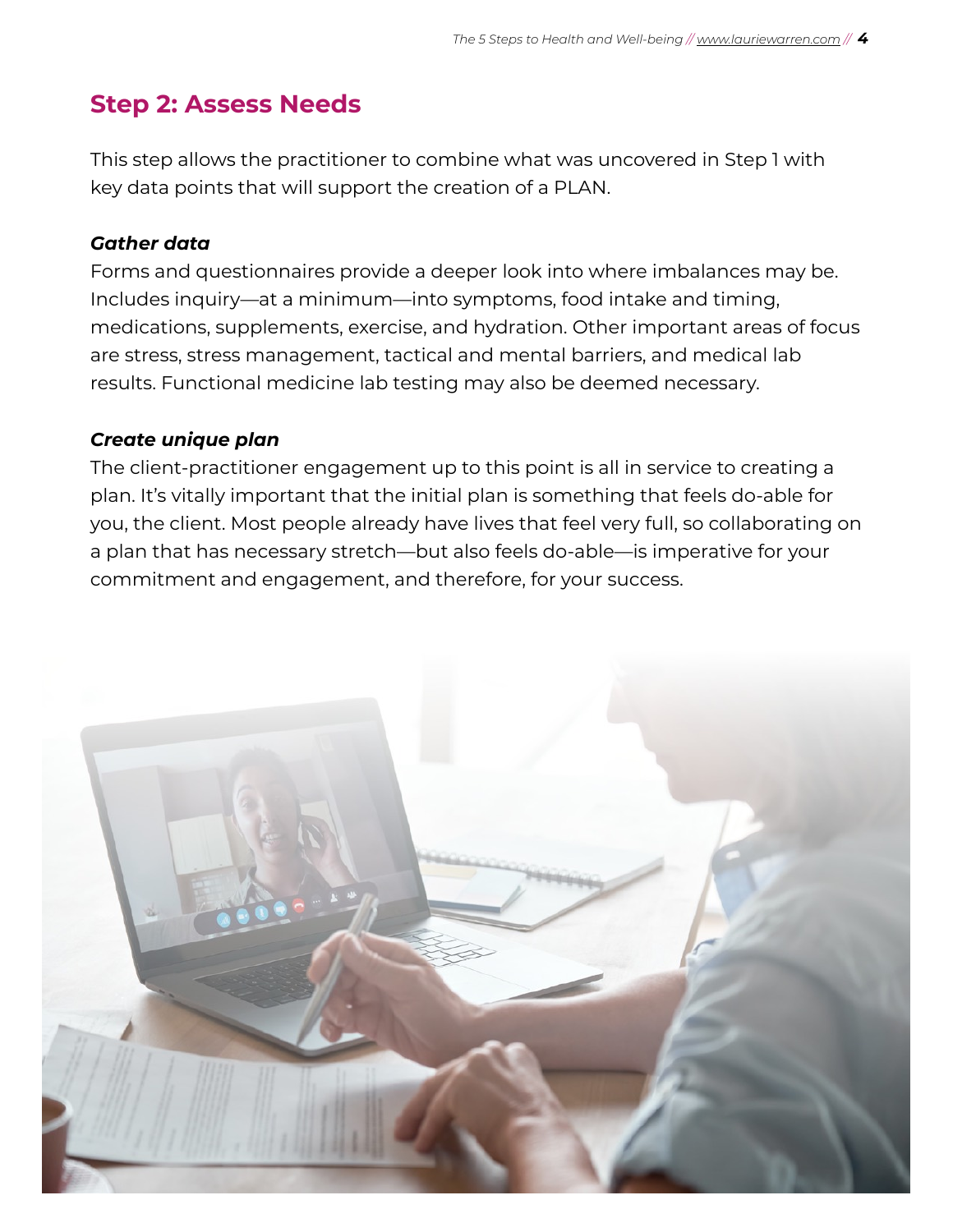## **Step 3: Navigate Barriers**

Barriers are an inevitable part of any journey, whether that be in our career, parenting, marriage, or health journey. The great news is that successful navigation of those barriers is less about the size, number or type of barrier, and more about how the client-practitioner team navigates the barrier.

#### *Maintain open communication*

One of the many reasons that the first focus area is "establish a safe harbor" is that open and honest communication from both parties is key. Sharing information, setbacks, new symptoms, insights, wins and losses are all grist for the mill of working together to creatively navigate and minimize barriers.

#### *Creatively minimize barriers*

There are all kinds of healing barriers—physical, mental, emotional and tactical and some of them are real and many are imagined. Again, the safe harbor affords a space where you, the client, can more easily receive information and guidance that might otherwise feel challenging. Busting through barriers is a key component of creating true and lasting change in the way you feel, and in the way you experience health and well-being.

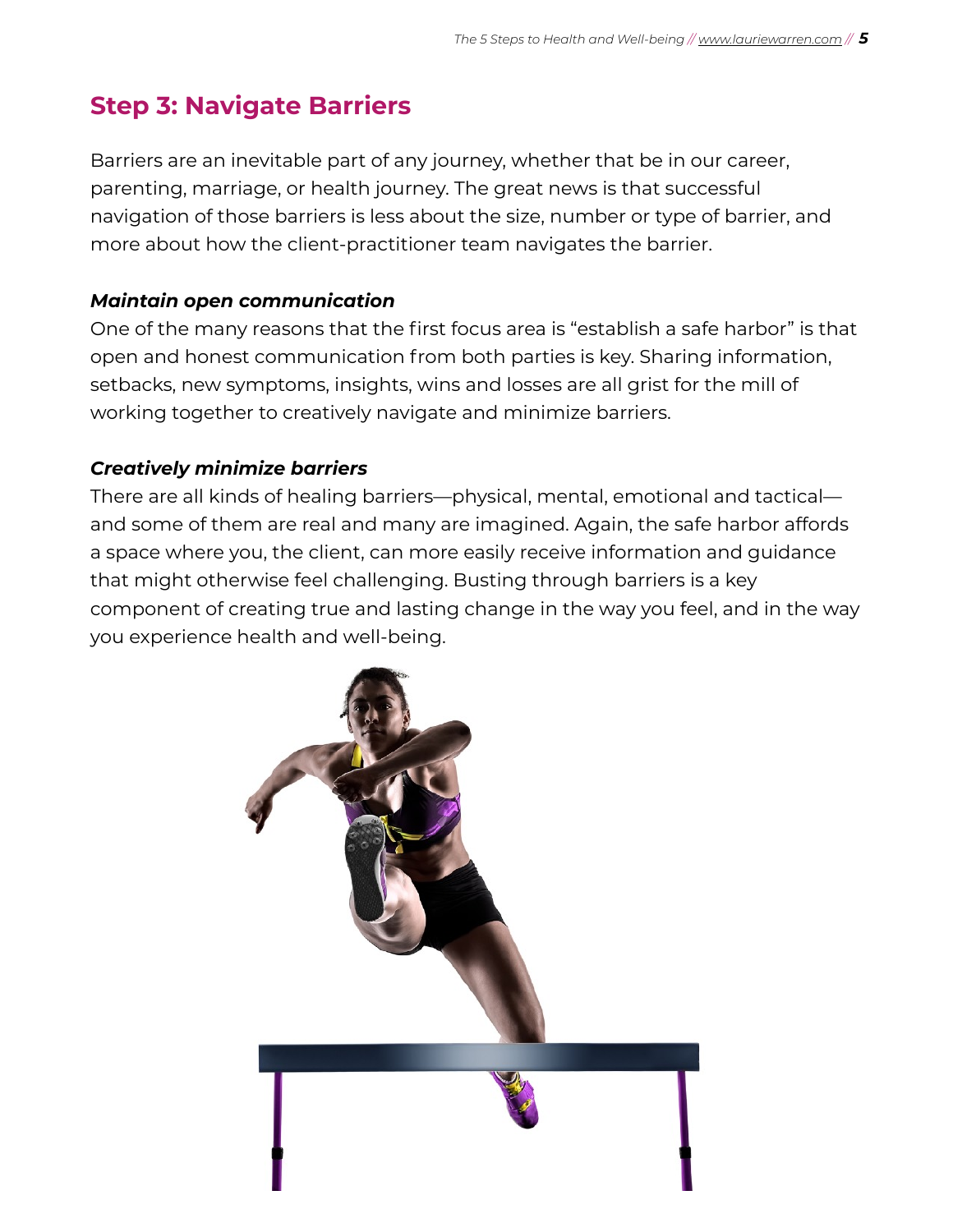## **Step 4: Cultivate Mindset & Habits**

We make our habits, and then our habits make us. Many of the barriers that are uncovered in step 3 are mindset and habits that feel "solid"—such as personal qualities, the way we are accustomed to doing things or our environment—that we perceive as unchangeable. This includes both tactical habits such as what we drink with breakfast, as well as mental habits such as what our inner dialogue sounds like when we make mistakes.

#### *Soften limiting beliefs*

Identifying and softening limiting beliefs is a main focus of cultivating a supportive mindset. When we intentionally cultivate an open mind and heart to face these beliefs and minimize them, they sky is the limit!

#### *Evolve habits to support health*

One of the main reasons that diets and symptomsuppressing medications don't work is that they fail to address root causes. We often go on a diet, lose weight, and then go off the diet and back to what got us overweight in the first place. We white-knuckle through extreme change for a brief time—holding our breath, so to speak—and then we exhale and go back to what we know. If we suppress a symptom and feel better in the short-term, but don't address the underlying biology and psychology, then the root issue remains. We've simply quieted the symptom's ability to communicate with us. Forging new habits that support, rather than undermine, our health is a foundational part of creating lasting change in our health and well-being.

*We make our habits, and then our habits make us.*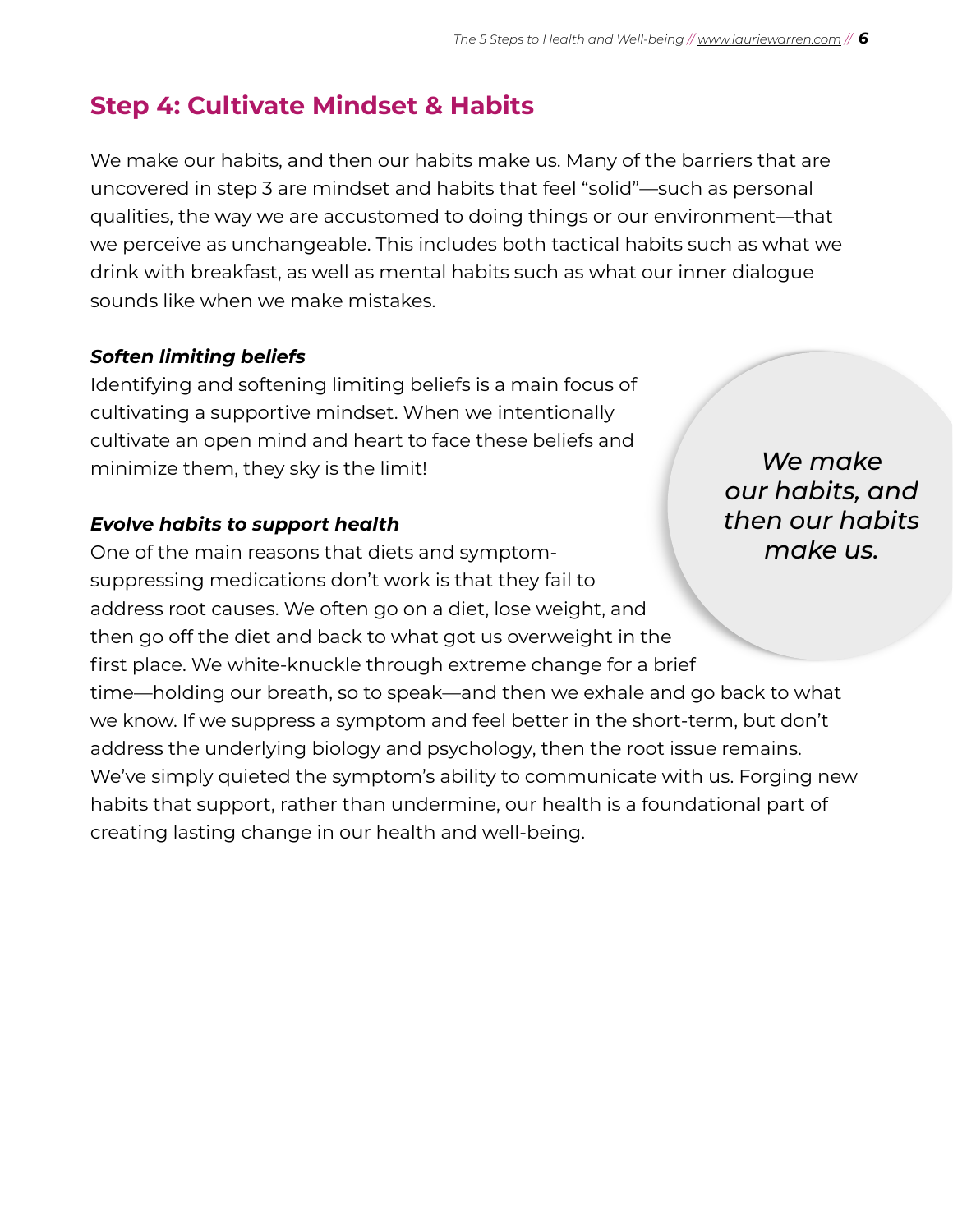### **Step 5: Evaluate progress**

The client-practitioner team assesses what's working, what isn't and how client well-being is evolving. Are you, the client, moving closer to your health and wellbeing goals? This is the question that must be continually asked by the clientpractitioner team.

#### *Stay on track or pivot*

It's a rare healing journey, weight-loss journey or stress resilience journey that is a straight line. When seeking a practitioner, you'll ideally find a curious and nimble practitioner, who is ready to pivot the plan where needed, in response to how your body-mind-spirit is responding. Remember that it takes time to adapt. Allow for acclimation while keeping tabs on when a pivot may be needed.

#### *Celebrate wins*

Any health win, big or small, deserves its day in the sun. Remembering to celebrate wins not only supports you, the client, in staying the course, but also communicates to your mental-emotional self that you are reaping the benefits of your own efforts. There is a saying that "we are what we believe we are," so believing and celebrating that we're making progress will create more progress.

![](_page_6_Picture_7.jpeg)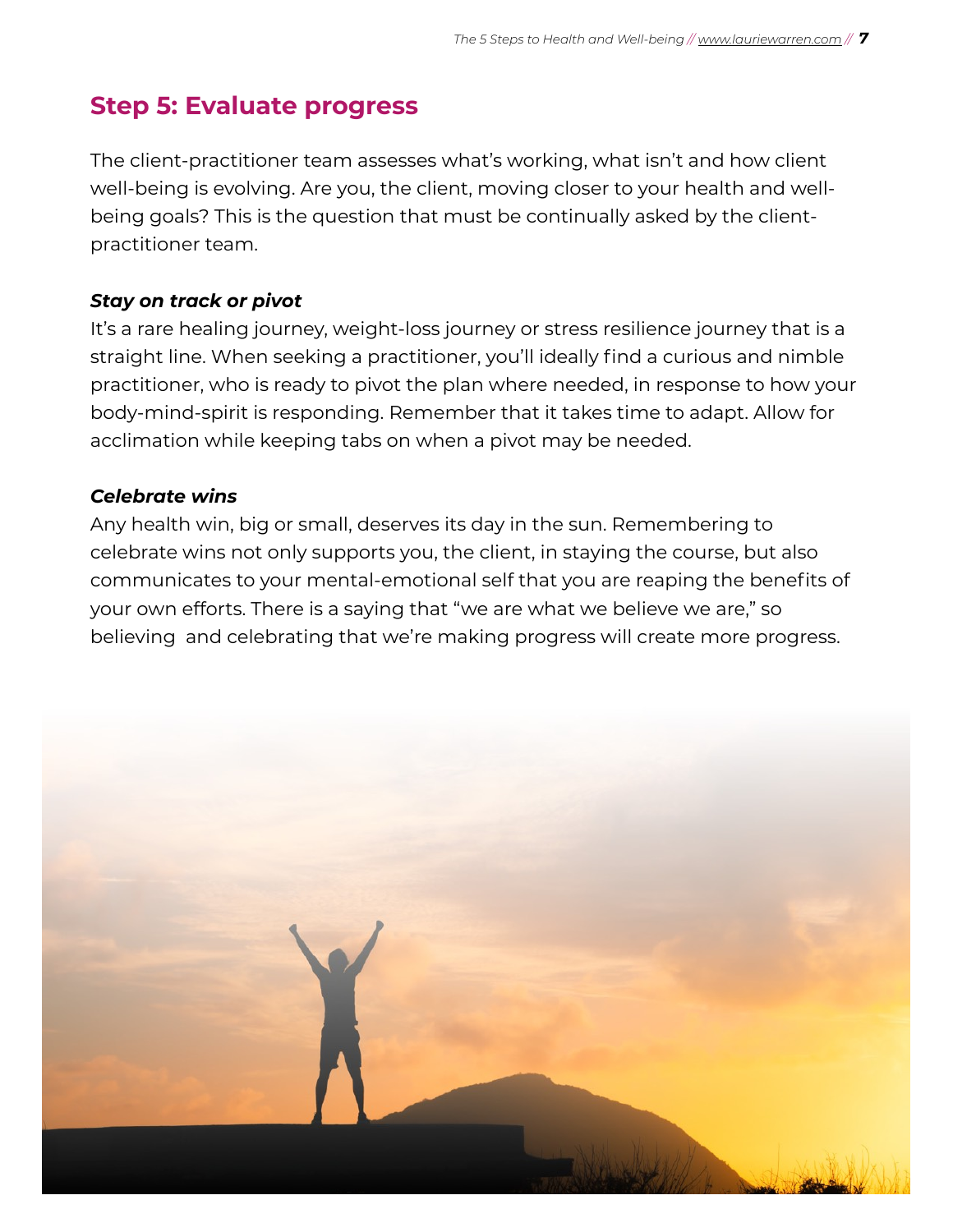## **Your BetterHealth Journey™: Foundational Healing for Your Unique Needs**

Hi! I'm Laurie Warren and I invite you to ditch the frustration, enter the nojudgement zone and reclaim your health and well-being. I deeply believe that you can feel better, sustainably lose body fat, heal chronic illness and evolve into a more empowered, healthy version of yourself.

My unique toolkit of expertise has been carefully cultivated over two decades to help you to create a health and well-being plan that is both do-able and powerful. The 5-step plan that I've outlined in this eBook is at the heart of my work with clients. We honor the 5 steps and the accompanying 11 focus areas, while also knowing that your particular health journey is unique. My 6-month BetterHealth Journey™ Program offers the full support that your health journey needs:

#### **1. DISCOVER CHALLENGES**

A rigorous onboarding process supports us in collaboratively gaining clarity about your challenges, while you jumpstart your health journey with The Body Sass® Cleanse.

#### **2. ASSESS NEEDS**

We develop clarity around your needs, desires and goals, on all levels of your being. This instructs your initial focus areas and general plan, while remaining open to needed shifts.

#### **3. NAVIATE BARRIERS**

You and I continually address your perceived barriers to health and well-being, while you develop the awareness and skills to navigate them, for life.

#### **4. CULTIVATE MINDSET**

We work together in the safe harbor of a no-judgement zone to support you in developing an empowered well-being mindset.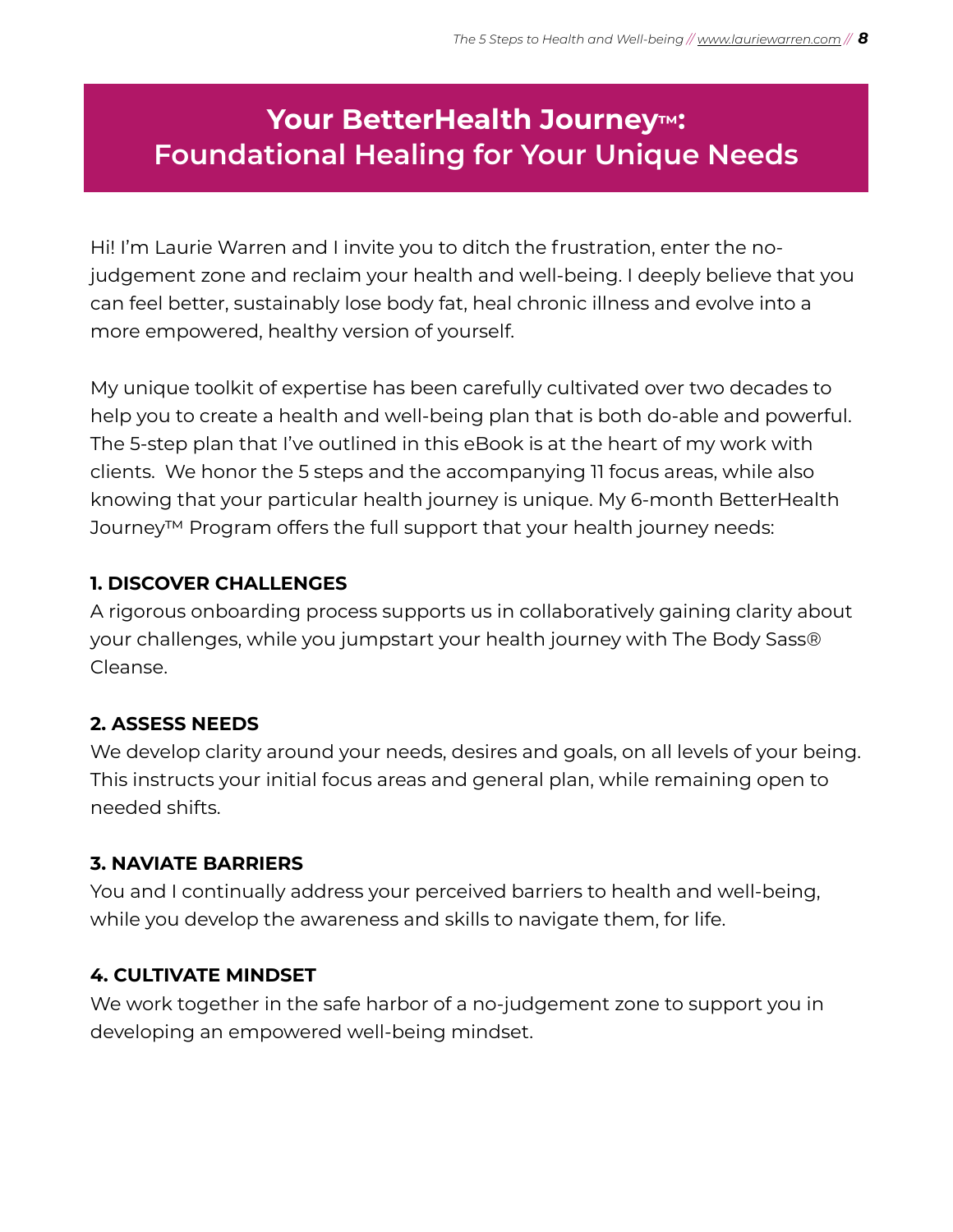#### **5. EVALUATE PROGRESS**

All good processes allow for iteration and evolution. As we work together, we continually evaluate progress and remain open to engaging with new needs, barriers and mindset snags that are uncovered.

We remain committed and curious while assessing progress; we stay open to potential needs for redirection and/or re-visiting of steps; and we continually monitor and address challenges and barriers. This is a client-practitioner relationship that is far beyond 4-week diets, symptom suppression or brief conversations about lab results. This is a carefully developed, time-tested process that supports YOU, on every level of your being.

This half-year program serves your unique health challenges, body, mind and spirit. The program's unique blend of…

- ‣ The time-tested 5-Step Empowered Well-Being Plan framework
- ‣ Carefully constructed and timed program curriculum
- ‣ Bi-weekly calls for you-focused discussion and protocols

…all weave together to offer you unparalleled guidance, support and accountability. Let's work together to start right where you are and follow the thread of your unique BetterHealth Journey™.

#### **Lose Weight. Improve Health. Reduce Stress. Increase Joy. Fully inhabit life.**

![](_page_8_Picture_10.jpeg)